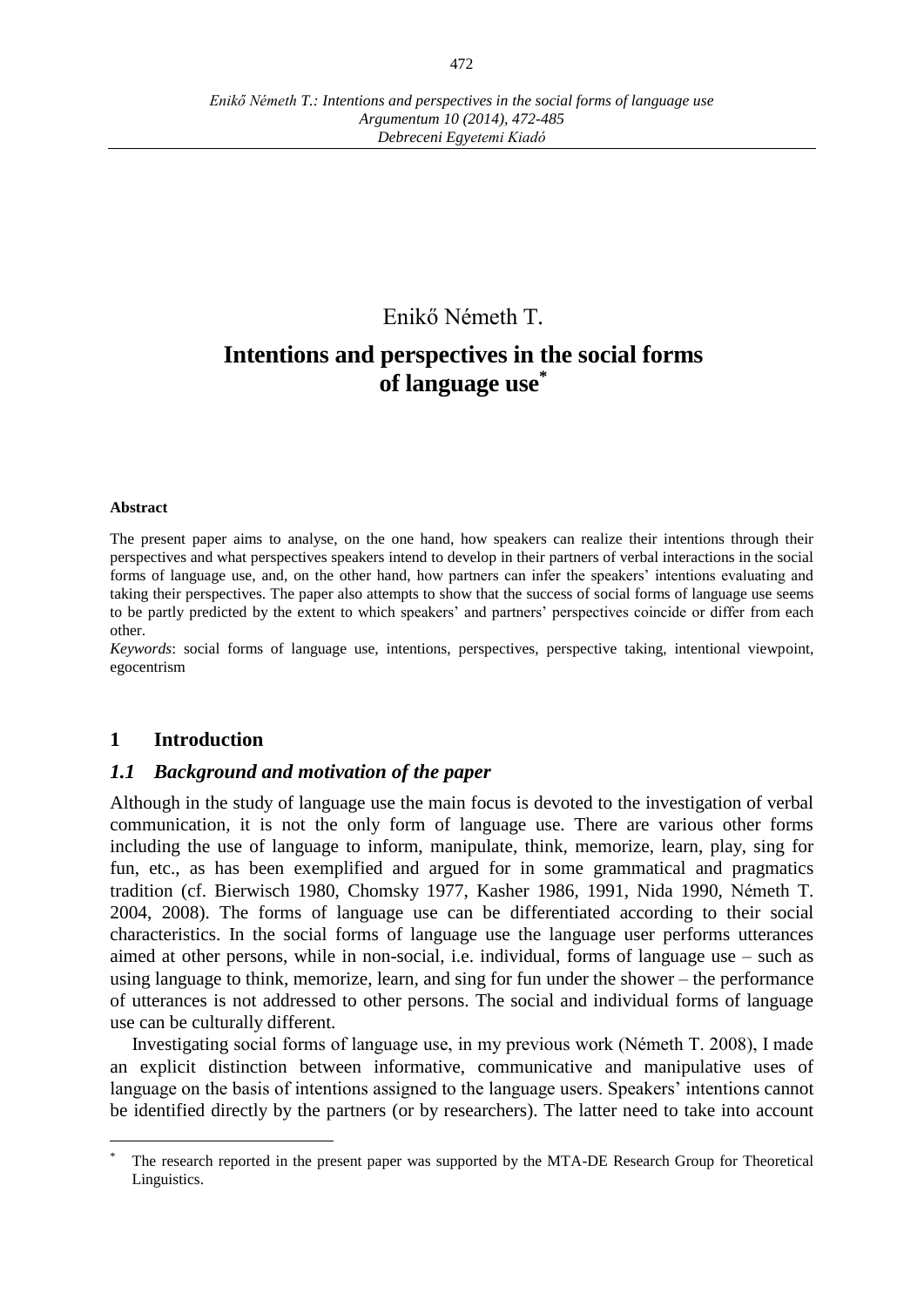various linguistic and non-linguistic clues to infer speakers' intentions and decide what kind of language use speakers are involved in. These clues include both speakers' and hearers' perspectives.

### *1.2 Aims*

In the present paper I have three goals. First, I aim to analyse how speakers can realize their intentions through their perspectives, and what perspectives speakers intend to foster in their partners of verbal interactions in social forms of language use. Second, I want to examine how partners can infer speakers' intentions by evaluating and taking speakers' perspectives on the basis of the indicators provided by the speakers and according to their own perspectives. And third, I want to shed some light on whether the success of social forms of language use can be predicted on the basis of the extent to which the speakers' and hearers' perspectives coincide or differ from each other.

### *1.3 The organization of the paper*

The organization of my paper is as follows. First, I will briefly refer to my previous results on the relationship between speakers' intentions and successful social forms of language use. Then, I will investigate the role of speakers' and hearers' perspectives. I will concentrate on the relationship between intentions and perspectives assuming an intentional viewpoint inside the speakers' and hearers' perspectives in addition to the spatial, temporal, social and other viewpoints. In this part of my paper, I will also show, on the one hand, how a harmonization of coincidence of speakers' and hearers' perspectives can lead to successful verbal communication and information transmission as well as unsuccessful manipulation, and, on the other hand, how differences between speakers' and hearers' perspectives can yield unsuccessful forms of communicative language use as well as successful informative and manipulative language use. Finally, I will summarize my results.

### **2 The role of intentions in distinguishing between social forms of language use**

While communication is a central research topic for several disciplines which aim to study language use, the term *communication* is very often left unreflected on, therefore, it is reasonable to start out from a clear notion of communication. If we can define communication, the definition can serve as a basis for checking particular forms of language use, whether they can be considered communication or not. If a particular form of language use fits this definition, it should be evaluated as communication, but if a particular form of language use does not, it cannot be accounted for as communication. We should further investigate these latter non-communicative forms of language use, what they are, what characteristic features they have, and how they can be explained.

One of the traditions in philosophical and, later, cognitive pragmatics attempts to define communication according to the speakers' intentions. The success of communication in this tradition is guaranteed if the speakers' intentions are fulfilled, i.e. hearers recognize them. Let us start out from Sperber and Wilson's definition of ostensive-inferential communication.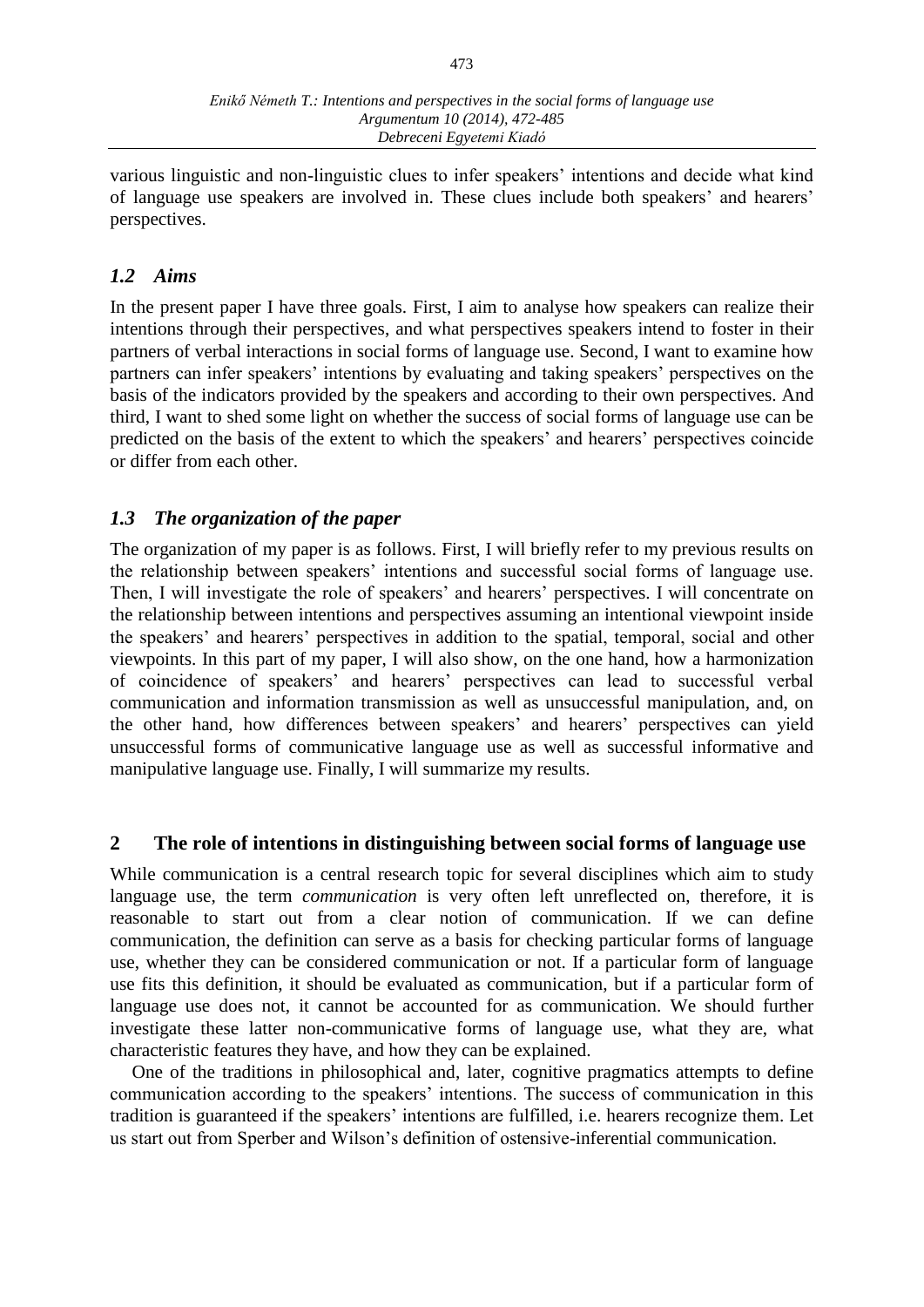(1) "the communicator produces a stimulus which makes it mutually manifest to communicator and audience that the communicator intends, by means of this stimulus, to make manifest or more manifest to the audience a set of assumptions  $\{I\}$ <sup>"</sup> (Sperber & Wilson 1986/1995: 63).

Two intentions are involved in this definition, namely, the informative and communicative ones. The content of the informative intention is to inform the communicative partner about a set of assumptions  $\{I\}$ , while the content of communicative intention is to make mutually manifest the communicator's informative intention. The communicator aims to achieve her/his goals in communication by her/his ostensive behaviour. Ostensive behaviour is a behaviour which makes an intention mutually manifest in order to make something manifest (Sperber & Wilson 1986/1995: 49). There are two layers of ostension in communication. The first layer of ostension shows the content of the informative intention, while the second layer of ostensive behaviour makes it mutually manifest that the communicator has an informative intention (Sperber & Wilson 1986/1995: 54-63). Observing communicators' ostension, communicative partners make inferences concerning the communicators' intentions and process the intended information.

One can think that in Sperber and Wilson's opinion communication is always intentional. However, this is not the case. Sperber and Wilson (1986/1995: 63-64) emphasize that their definition does not exclude the possibility of unintentional communication. A stimulus merely intended to inform might make mutually manifest the informative intention, and this, in accordance with their definition, would count as communication. Sperber and Wilson (1986/1995: 64) do not refuse to call this a case of unintended ostensive-inferential communication, and they do not consider it necessary to modify their definition in this regard. However, on the basis of their conception of ostension as well as informative and communicative intentions (Sperber & Wilson 1986/1995: 49-63), intentionality should be a defining feature of communication. If a speaker does not have a communicative intention, i.e. an intention to make mutually manifest her/his informative intention, the stimulus is only intended to convey some pieces of information. In such a situation, the speaker has only an intention to inform. Of course, this informative intention is manifest to the speaker. If in a situation the speaker's informative intention becomes also manifest to the hearer, since s/he realizes it independently of the speaker's intention, this case can hardly be evaluated as communication  $-$  despite the mutual manifestness  $-$  because of the lack of the speaker's communicative intention. It must be emphasized that human communication is always intentional and informative, and communicative intentions are always involved in it. Thus, the definition of ostensive-inferential communication must be modified slightly:

(2) The modified definition of communication: the communicator produces a stimulus by which the communicator makes it mutually manifest to herself/himself and audience that the communicator intends, by means of this stimulus, to make manifest or more manifest to the audience a set of assumptions  $\{I\}$  (Németh T. 2013).

According to the intentions a speaker may have, various forms of language use can be differentiated. In communication the communicator has both informative and communicative intentions toward her/his partner. In information transmission the speaker has only an informative intention toward a person. In manipulative information transmission the speaker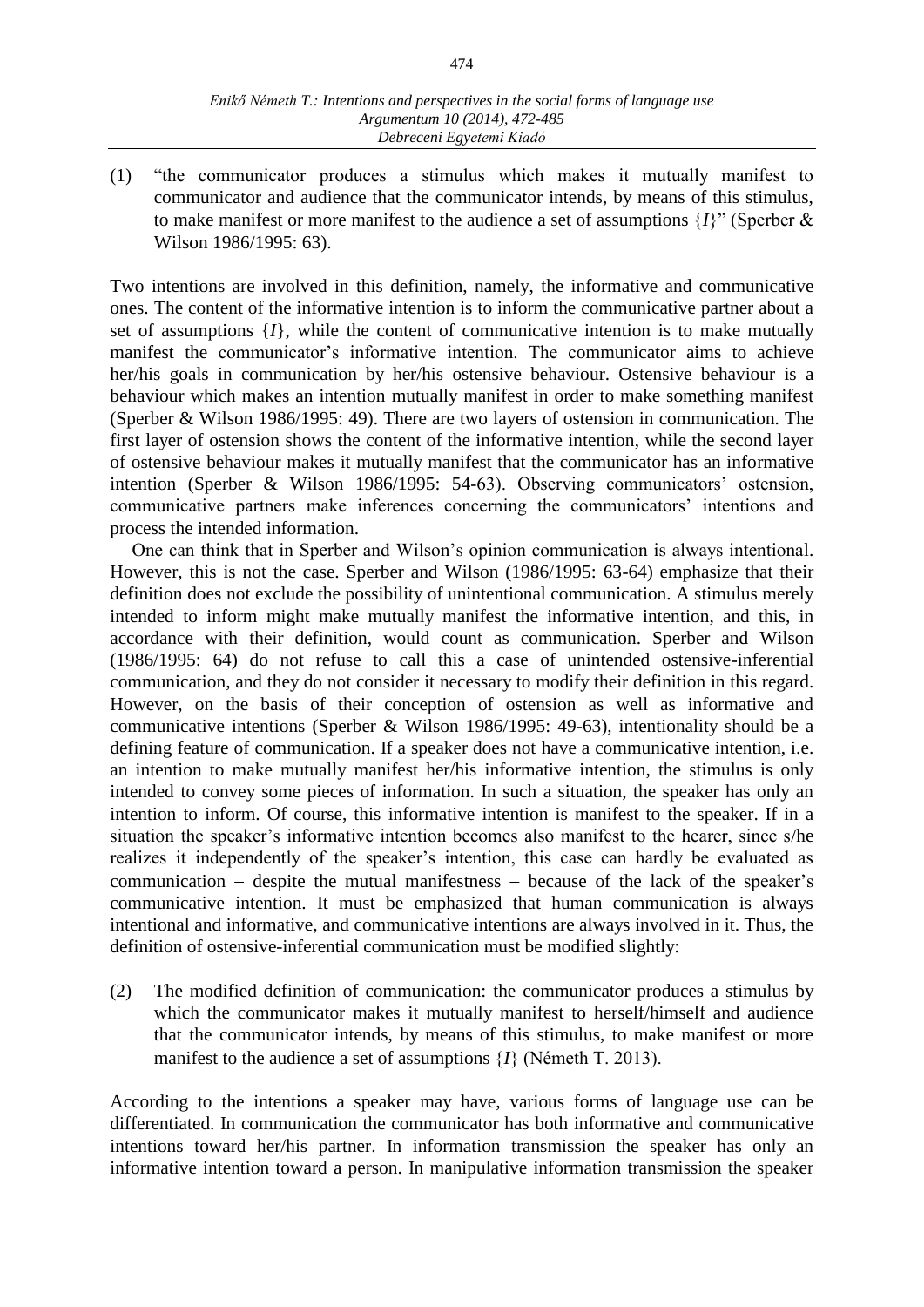has an informative intention and a manipulative intention toward a person. If a speaker has a manipulative intention, s/he attempts to hide the intention to influence the partner and/or some pieces of information. In manipulative communication the communicator has a manipulative intention in addition to her/his informative and communicative intentions toward her/his partner. It must be highlighted that the various combinations of intentions result in various forms of language use. Moreover, with one and the same utterance, the speaker can perform different forms of language use toward the different participants in the situation.

As to the success of these forms of language use, we can say that verbal communication is successful if the hearer recognizes the speaker's informative intention and processes all pieces of information conveyed explicitly and implicitly by the speaker. In successful verbal information transmission the hearer processes all pieces of information conveyed explicitly and implicitly by the speaker. It can happen that the hearer also recognizes the speaker's informative intention, but this case cannot be evaluated as successful communication because the speaker does not have communicative intention, i.e. the necessary conditions for successful communication do not hold. In successful manipulation the speaker's manipulative intention is not recognized by the hearer. If manipulative information transmission is successful, the hearer must process all pieces of information, conveyed both explicitly and implicitly by the speaker without recognizing the speaker's influencing intention. In successful manipulative communication, the hearer recognizes the speaker's informative intention and processes all pieces of information conveyed explicitly and implicitly by the speaker but does not recognize the speaker's influencing intention.

### **3 Perspectives in various forms of language use**

### *3.1 On the notion of perspective*

Recently, the notions of perspective and point of view (viewpoint) have become one of the most discussed topics, among others, in the field of narratology, cognitive linguistics, discourse analysis, formal semantics as well as in developmental and social psycholinguistics (cf. e.g. Sanders & Redeker 1996, Sanders & Spooren 1997, Predelly 2005, Keysar 2007, Epley 2008, Niederhoff 2011, Bezuidenhout 2013). There are various interpretations of perspective and point of view which either make a distinction between these concepts or handle them as synonyms. For example, some cognitive linguistic approaches differentiate these concepts. The distinction between them lies in whom the informational content of the speaker's utterance is assigned to. If the speaker is the subject who is responsible for the informational content of the utterance, the term *point of view* is used. People in social forms of language use can take their partners' perspectives, and this perspective taking is often called perspectivization or shift of point of view. The other persons' perspectives can be established explicitly and implicitly by means of various linguistic and non-linguistic elements in the speaker's utterance. Sanders and Spooren (1997: 89-91) as well as MacWinney (2005) provide a range of examples for perspectivization from the most explicit expression of another person's perspective by direct quotation to implicit establishing of a person's perspective by representing her/him as an active subject of consciousness without representing her/his inner or spoken discourse. Let us consider the conversation in (3), which takes place in the following situation: on a Saturday morning the father is talking to his children in their room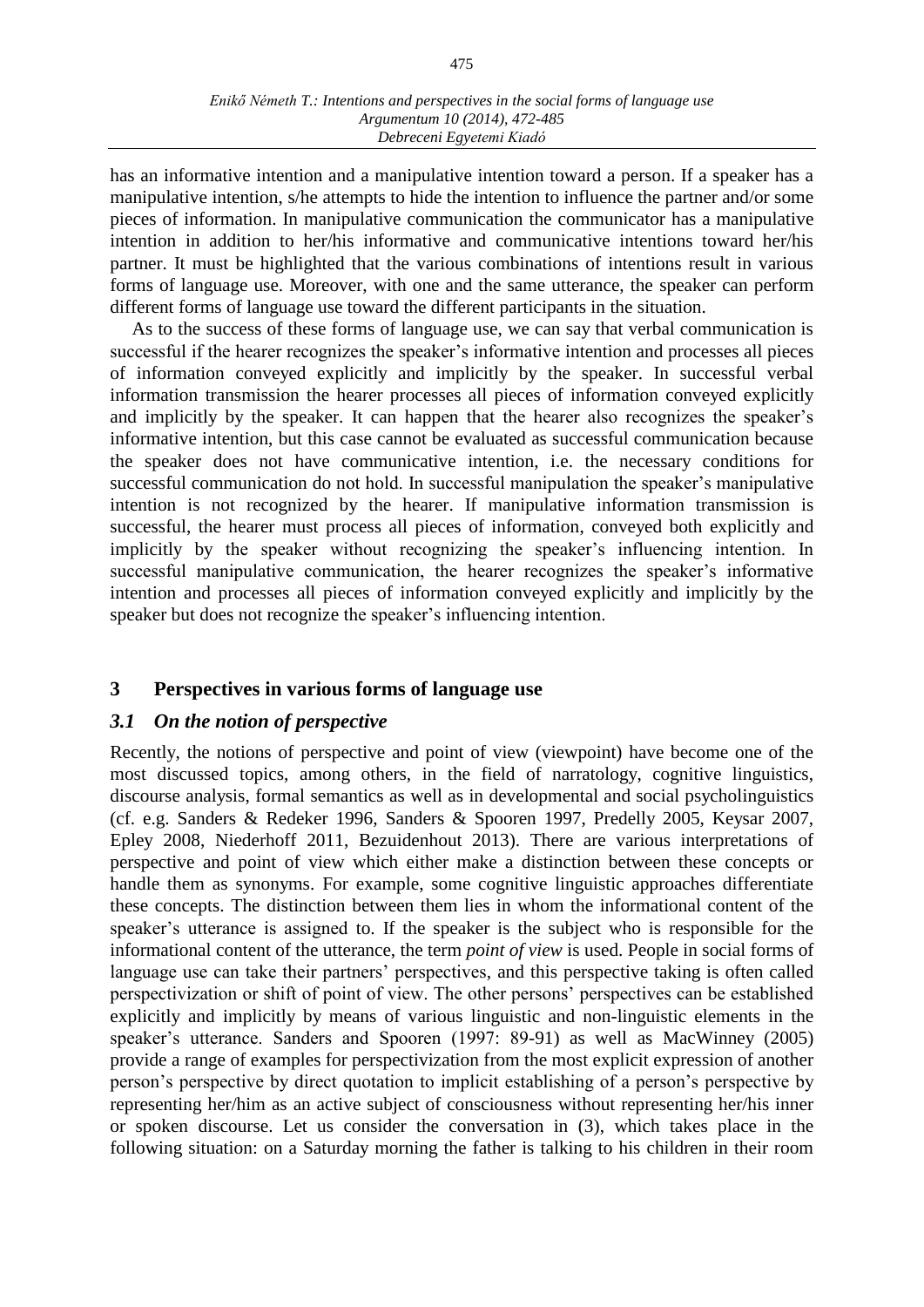while the mother is preparing breakfast in the kitchen. The father and the children are planning the day, and the children enumerate what they want to do.

(3) Father: Kids, what do you want to eat for lunch today? Daughter: Fish soup would be OK, Daddy, as Mum said yesterday. Son: If we also have pancakes.

The mother in the kitchen can hear the father's utterance and create a representation, furthermore, she can also report on what she heard creating a new actual speaker who is identical with the father whose utterance is embedded in her utterance. Consider (4).

(4) Father asked: "Kids, what do you want to eat for lunch today?"

It is worth noting that in the mother's report on what she heard there is another perspective taken by her, namely, that of her kids. When the mother starts her utterance with the noun *father,* she introduces the man who asked the question *Kids, what would you like to eat for lunch today?* in (4) as the father but evidently he is not her father, instead he is her husband and her children's father. Naming the man in (4) as father means that the mother has taken the children's perspective. If "world creating" predicates such as verbs of utterance (e.g. *tell, say, ask, answer*) and cognition (e.g. *think, believe, like, understand*) occur in utterances, a perspective is created, since speech, thoughts, beliefs, and perceptions, etc. are attributed to a subject other than the speaker (Sanders & Spooren 1997: 89). In (4) the mother uses such a predicate (*said*) and after that a direct quotation, explicitly indicating the father's perspective. In (5) the mother also uses a world creating mental predicate, but she does not express explicitly her son's utterance as she did in (4) with her husband's, instead she implicitly creates a perspective by using the mental state predicate *like,* by which she attributes a feeling to her son.

(5) My son likes pancakes.

In psycholinguistics, developmental and social psychology the terms *perspective* and *point of view* are not differentiated. The idea that people' perceptions of the physical as well as social world can occasionally differ from the perceptions of others since they are perspective bound is supported by various experiments and analyses (cf. e.g. Epley, Keysar, Van Boven, & Gilovich 2004, Epley, Morewedge, and Keysar 2004, Semin 2000, Maass 1999). People are aware of this perspectiveness, they can recognize that their impressions, evaluations, arguments, assessments, storytelling, etc. can be influenced, for instance, by their idiosyncratic associations, expectations, stereotypes, and motivations which are involved in their egocentric perspectives (Epley, Keysar, Van Boven, & Gilovich 2004, Keysar 2007). At the same time, since people are social-cognitive beings, they are able to take perspectives of their partners in social interactions (Tomasello 1999), and they are also capable of representing and expressing their partners' perspectives in their utterances by means of various linguistic elements and other ostensive stimuli. However, it is worth noting that people cannot usually set aside entirely their own perspective when they take others' perspectives, because perspective taking can also happen only through an initial, individual perspective which is altered by taking other people's perspectives.

The cognitively oriented accounts of perspective taking in communication can be classified into two opposing approach types. Bezuidenhout (2013) discusses them in detail, associating them with two different conceptions of communication. First conception regards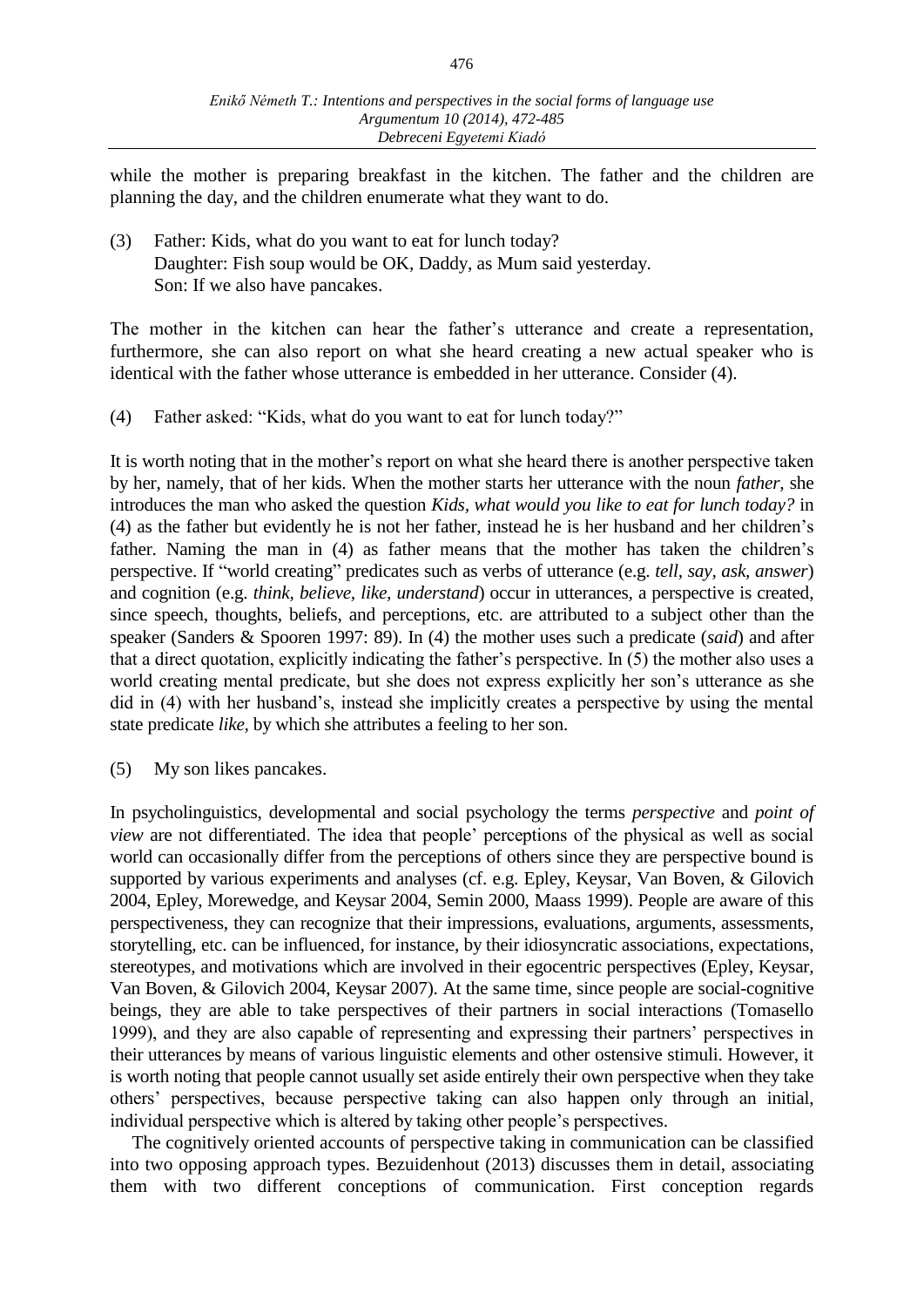communication as individual-centred and focuses on narrow time slices of conversations, sometimes just a single utterance. The other conception is multi-agent-centred and focuses on a wide range of conversational turn takings, sometimes even a whole conversation. Individualistic approaches to perspective taking suggest that both the speakers and listeners automatically and subconsciously use their own anchored egocentric perspective in communication as a starting point, and in a second phase they subsequently, serially, and effortfully account for differences between their own and others' perspectives until a plausible estimate is reached (cf. e.g. Epley, Keysar, Van Boven, & Gilovich 2004, Epley, Morewedge, & Keysar 2004, Keysar 2007). In contrast, non-individualistic theories emphasize the cooperative nature of communication and consider speakers and hearers not-egocentric (cf. e.g. Brown-Schmidt, Gunlogson, & Tanenhaus 2008, Heller, Grodner, & Tanenhaus 2008, Bezuidenhout 2013). These latter studies assume that common ground information is used from the very beginning of the production and comprehension processes, from which it follows that perspective taking occurs from the very first moments of conversations.

Since participants in communicative interactions are individuals and social beings simultaneously, there are important points in both opposing approaches. Direct human perceptions such as vision, hearing, and touch are always individual, egocentric processes which can differ from others' perceptions, sometimes in very fundamental ways (Epley 2008: 1458) and it is the same with mental phenomena such as knowledge, intentions, attitudes, and emotions. However, in spite of individual differences, direct perceptions and various mental phenomena should have relevant common properties between people as well. Perception systems and mechanisms as well as mental phenomena and procedures are embodied in very similar ways into very similar bodies and brains. In other words, cognition is grounded in the human body (MacWhinney 2005). The bodies and brains of human beings operate very similarly, therefore, people cannot perceive the physical world in an arbitrary way, and there must be a common ground for cognition. The egocentrism of speakers and hearers in communication is not so egocentric, on the one hand, because of the biological and physical embodiment, and, on the other hand, because social aspects in communicative interactions also decrease the egocentric character of perspective. At the same time, perspective taking, which, by definition, has a social character, has egocentric properties as well. Thus, in a plausible account of communication both egocentric and social phenomena must be assumed in the case of having a perspective and perspective taking.

### *3.2 Relationship between intentions and perspectives in language use*

In the remaining part of my paper, I will use the terms *perspective* and *point of view* as synonyms and define them as an egocentric mental position of a language user which is grounded in her/his individual brain. In social forms of language use such as communication, information transmission without communicative intention, and manipulation, speakers and listeners should take into account their partner's perspective altering their own starting egocentric perspective. This is the phenomenon of perspective taking which can be captured in utterances and other accompanying ostensive stimuli performed by actual speakers. For example, saying the utterance in (5), the mother expresses her son's perspective attributing him the feeling that he likes pancakes, and, at the same time, she also takes her son's perspective. Hearing her son's utterance *If we also have pancakes* in (3) and relying on her previous experience regarding her son's favourite food, the mother can say the utterance in (5). Furthermore, the mother can also infer her son's implicit wish that he wants to eat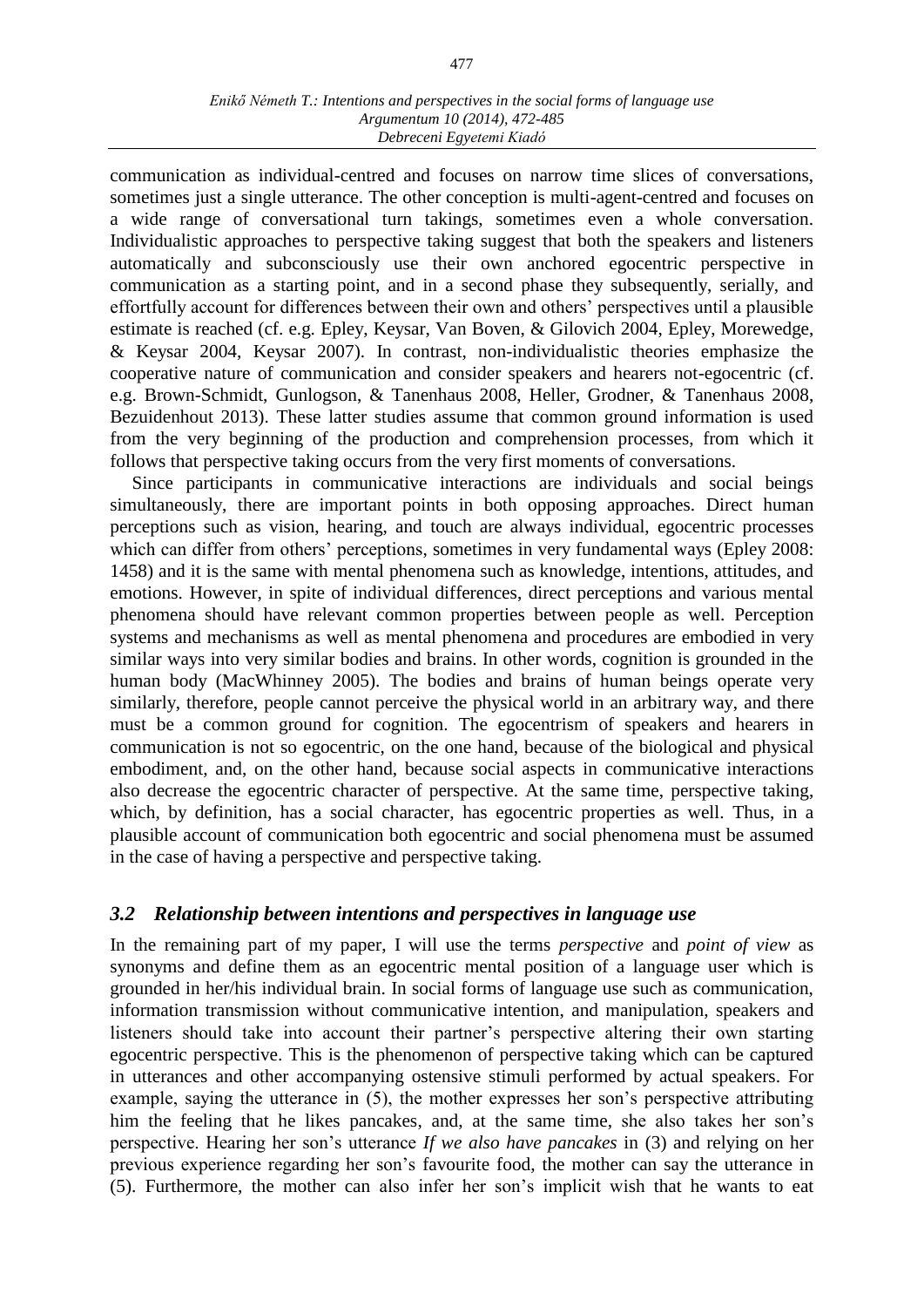pancakes and an implicit indirect request that he wants his mother to make them. If the mother does not take her son's perspective, she may infer her son's wish that he would like to eat pancakes, but she would not infer her son's indirect request. To infer this indirect request as conversational implicature, the mother needs to situate herself in her son's mental position which involves the pieces of information that (i) 'I like mother's pancakes much more than father's', (ii) 'it is enough to express my wish by an exclamative utterance', and (iii) 'mother will know that she should make pancakes'. If the mother does not take her son's perspective, she may think that her son's indirect request is addressed to her husband, who is also involved as a participant in the conversation in (3). It is obvious from this analysis that to infer someone's intention, it is necessary to take her/his perspective.

A perspective or point of view is a complex mental position which is basically formulated from two kinds of information in particular situations of language use. The first information package in perspective contains all the pieces of information which are empirically accessed by language users in a situation by means of various forms of perception. These pieces of information concern the elements of the directly observable physical and social environment such as time, space, different kinds of participants, and social relations. According to the observable categories spatial, temporal, and social viewpoints can be assumed within one's perspective. The different viewpoints have various linguistic indicators. In many approaches the linguistic indicators of spatial, temporal, and social viewpoints are treated under the label of deixis, which is conceived as the relationship between language and context in language use. Traditional categories of deixis such as person encoding of the role of participants in the speech event, time and place as well as additional categories such as social deixis (cf. various kinds of honorifics) and discourse deixis are usually organized in an egocentric way (Levinson 1983: 54-68). Let us consider one of Levinson's (1983: 72) examples for person deixis, in which a mother says the utterance in  $(6)$  to her husband in the presence of little Billie:

#### (6) Can Billie have an ice-cream, Daddy?

The mother communicates with her husband: her utterance in (6) is addressed to her husband who is Billie's father, and since Billie is also present in the speech situation, the mother takes his social point of view and uses *Daddy* for the purpose of vocative selection. Perspective taking is mirrored in the category of person deixis. If the mother behaves in this communicative interaction only egocentrically, based on her own social viewpoint, she should say something like (7), ignoring Billie's presence:

#### (7) Can Billie have an ice-cream, Darling?

The other part of information in one's perspective includes her/his mental states such as representations of previous experience, background knowledge, emotions, and attitudes, etc. The analyses of (6) and (7) reveal that social viewpoint, which can be expressed by means of linguistic elements of social deixis, is also a complex position which is formed not only from information originating in perceptions, but also from general and particular background knowledge concerning family relations.

Let us modify Levinson's example and imagine a situation in which the father has punished little Billie for his unacceptable behaviour and forbade him to have ice cream. In such a situation the father starts eating ice cream and little Billie, who would also like to eat icecream, does not want to ask his father to let him have it. The mother who does not know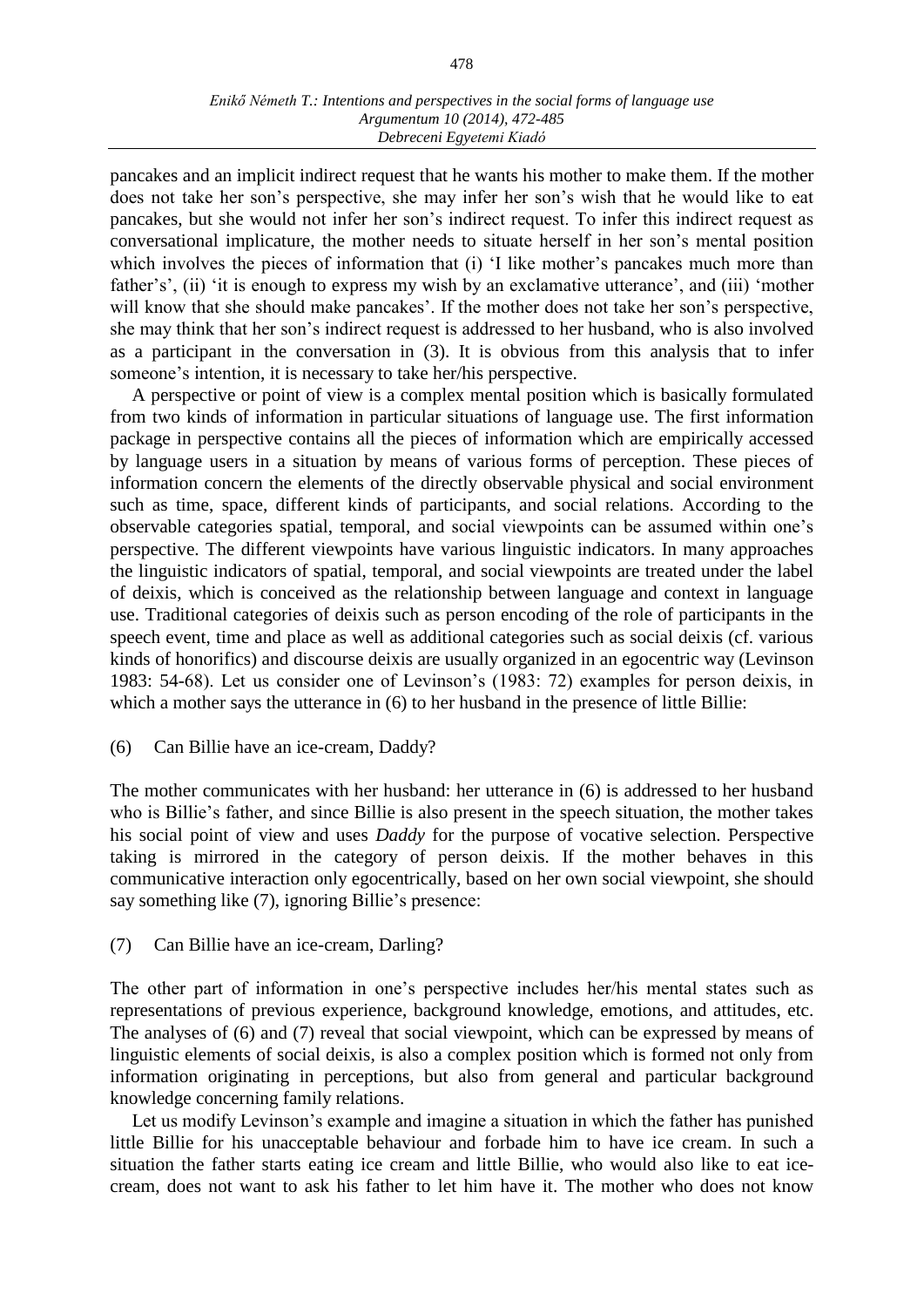anything about the punishment enters the room and realizes that the father is eating ice-cream while little Billie is watching his father ravenously. On the basis of her visual perception and her previous background knowledge that little Billie loves ice-cream, the mother takes the perspective about which she thinks that it is Billie's perspective and guided by which she addresses an indirect request to the father to give Billie ice-cream. The mother's perspective taking is guided by her empirical observation of the situation and her background knowledge about her son's habits and favourite sweets as well as her intention to help Billie. From this adopted perspective, the mother assumes that Billie has an intention to ask his father to give him ice -cream, but he does not dare to perform the request for some reason. Let us notice that both the mother's initial perspective and the perspective which she takes (believing that it is her son's perspective) include various intentions. For example, the mother can infer from the above mentioned pieces of information that Billie would like to eat ice-cream and since to eat ice-cream in this situation is only possible if Billie performs the communicative act of asking his father to give him ice-cream and because according to the mother's assumption Billie does not dare and/or does not want to ask for ice-cream, the mother herself performs the indirect request in (6) instead of Billie.

From this analysis it can be concluded that intentions are also perspectival, and it is reasonable to assume an intentional viewpoint within one's perspective similarly to assuming a temporal, spatial, and social viewpoints. To have intentions is only possible within a particular perspective, and to infer someone's intentions is only possible if we take her/his perspective. Assuming such a relationship between perspectives and intentions has several advantages. For example, it can be used for a simple, clear differentiation of the categories of particularized conversational implicatures and other inferences drawn by the addressees.<sup>1</sup> In the case of particularized conversational implicatures the speaker in her/his perspective has an intention to implicate a piece of information for the addressee in addition to what is said, and, taking the speaker's perspective, the addressee is able to recognize the speaker's intention to imply a piece of information as well as infer the implied piece of information. If the addressee cannot take the speaker's perspective, s/he will not be able to recognize the speaker's intention to implicate something and will not be able to infer the intended implicature. In contrast, in the case of other inferences drawn by the addressee, the addressee infers a piece of information not intended by the speaker, either from her/his own egocentric perspective or from a perspective which s/he takes, believing that it is the partner's perspective. Similarly to this latter case, in the modified Levinson's example the mother can make an inference which is not intended by her son, therefore, the indirect request performed by the mother cannot be considered as a conversational implicature. Grice (1975) emphasizes that the Cooperative Principle and its maxims guide not only conversations but also all kinds of human cooperative behaviour. The mother misunderstands Billie's behaviour and evaluates it as a piece of cooperative behaviour, namely, as a silent request to help him to get ice-cream, thus the mother's utterance *Can Billie have an ice-cream, Daddy?* is a verbal continuation of a cooperation not intended by Billie.

Another advantage of the consideration of perspectival nature of intentions can be detected in distinguishing between the various forms of successful and unsuccessful forms of language use.

 $\overline{a}$ 

<sup>1</sup> The categories of particularized conversational implicatures and other inferences drawn by the addressees sometimes are not differentiated in the literature and both of them are regarded as pragmatic inferences.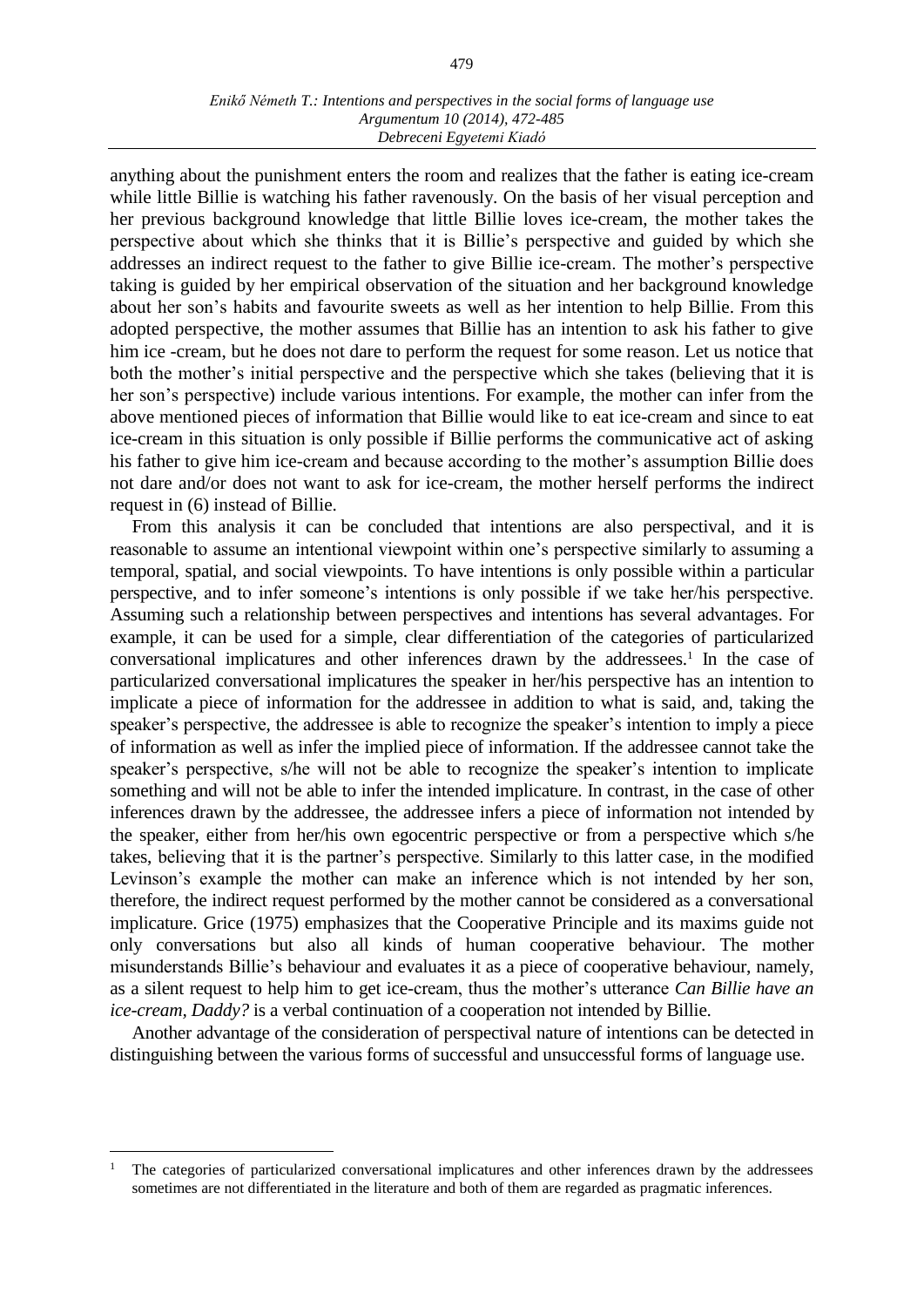### *3.3 Speaker's and hearer's perspectives and intentions in successful forms of verbal communication, information transmission and manipulation*

Epley and his colleagues (Epley, Keysar, Van Boven, & Gilovich 2004: 760) emphasize that in successful social interactions the partners should understand and accept that others may not interpret the world exactly in the same way as they do. Different previous experience, representations about the world, expectations, attitudes, motivations, emotions, and perceptions can lead people to very different interpretations and evaluations of the same event (Epley, Keysar, Van Boven, & Gilovich 2004, Maass 1999, Semin 2000). If partners do not recognize these differences, the social interaction can fail. Verbal communication is one of the most salient types of social interactions. It can be successful if the communicative partner can take into account their partners' perspective and alter their egocentric perspective to the necessary extent, if communicative partners can formulate a shared perspective. MacWinney (2005: 198) also considers perspective taking and shifting fundamental for successful communication. Communicators attempt to maximize the extent to which their partners can share their perceptions and ideas, providing them with clear clues about which perspectives they should assume, and how they should move from one perspective to the next (MacWhinney 2005: 198).

In successful verbal communication the communicator should have informative and communicative intentions toward her/his partner which are included in the intentional viewpoint of her/his perspective. In order to start a communicative interaction with a partner, potential communicators, first, should attract potential partners' attention by indicating that they have an informative intention which they want to make mutually manifest. Second, potential communicators also attempt to make manifest the content of their informative intentions, a set of assumptions *I*. Attracting the partners' attention and making an informational content manifest to them can happen simultaneously. By one and the same utterance a person can achieve these two goals. Let us slightly modify the situation and conversation in (3). Consider the modified version of the conversation in (8).

(8) Father: Kids, what do you want to eat for lunch today? Daughter: Fish soup would be OK for both of us, Daddy, as Mum said yesterday. Son: If we also have pancakes.

Let us imagine that the father is cleaning the living room, the mother is in the kitchen, and the children are playing in their own room. Suddenly, it comes to the father's mind that he forgot to ask the children what they wanted to eat for lunch and to buy things for lunch according to the children's response. The father intends, first, to attract his children's attention with his sequence of sounds uttered so loudly that the children would be able to hear it, second, to indicate to them that this sequence of sounds is addressed to them by using the vocative form *Kids*. The use of the vocative form *Kids* achieves two further aims. On the one hand, it expresses the father's social viewpoint toward the two young human beings in the children's room, and, on the other hand, it expresses the father's intention to start a communicative interaction, i.e. the father's communicative intention to make his informative intention mutually manifest. Because of the loudness of the father's utterance as well as influence of the vocatives *Kids*, the daughter turns her attention to the father and, at the same time, she realizes that the father wants to start a communicative interaction by asking an information requesting question which is also a communicative act by itself. From these non-linguistic and linguistic clues the daughter can easily infer that her father intends to start a communicative interaction. Answering the father's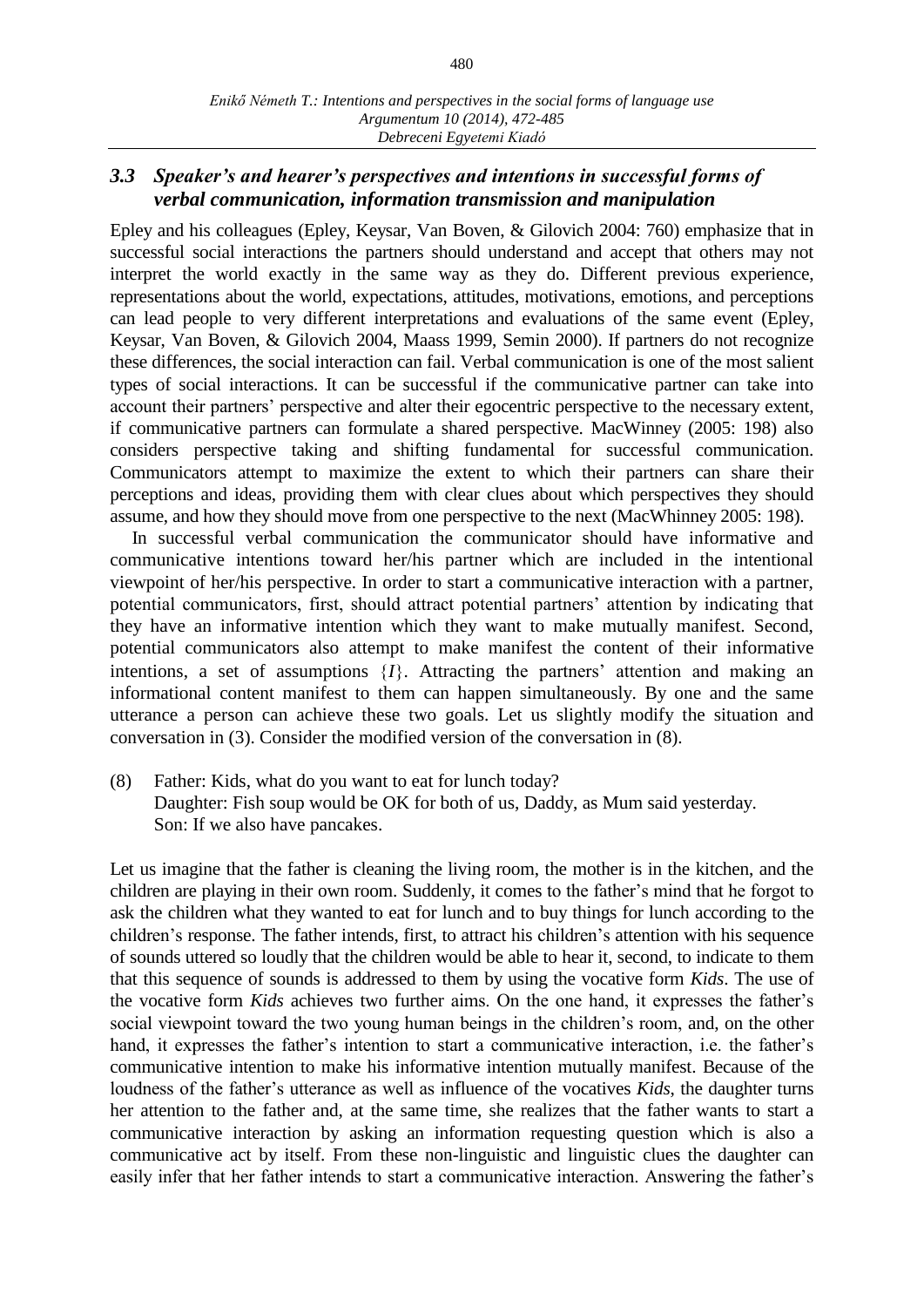question, the daughter accepts the invitation to communicate. The daughter alters her initial perspective which she had before the father had uttered his question and takes her father's perspective realizing the father's informative and communicative intentions and agreeing to communicate. The father's and daughter's intentional viewpoints regarding the interaction between them coincide, and, therefore, the communication is successful. It is worth noting that their social viewpoints also coincide, since the daughter takes her father's perspective in connection with their social, more specifically, family relations.

In informative language use the speaker has only an informative intention. In order to convey a set of assumptions  $\{I\}$ , the speaker also wants to attract the attention of a person to be informed. Therefore, s/he should speak so loudly that this person could hear her/his utterance. Since the speaker does not have an intention to make mutually manifest her/his informative intention, s/he cannot use a vocative form or perform an information requesting question (for a more detailed analysis of differences between informative and communicative forms of language use, cf. Németh T. 2008). While in communication the speaker attempts to recover her/his informative intention by developing a perspective in the communicative partner that s/he has informative and communicative intentions, in informative language use the speaker does not have an intention to recover her/his informative intention and wants to create a perspective in the person to be informed, which does not contain information about her/his informative intention. The speaker wants that the person s/he would like to inform about something only realize the information itself and processes it. To put it the other way round, in informative language use the speaker does not want the person to be informed to take her/his perspective completely, since the speaker's intentional viewpoint includes her/his informative intention, but according to the speaker's intention, the person to be informed should not take a perspective in which the speaker has an informative intention, i.e. the speaker's and hearer's perspectives should not coincide fully.

Two cases are possible with regard to the interpretation of such kind of the speaker's behaviour. First, the person to be informed about a set of assumptions  $\{I\}$  takes a perspective according to which s/he believes that s/he has received the information conveyed by the speaker by chance, and, second, s/he realizes that the speaker had an informative intention toward her/him, so s/he is informed not accidentally. <sup>2</sup> For instance, the son in (8) can think that his sister has answered the father's question on behalf of both of them, which is indicated in the utterance by using the phrase *for both of us.* Therefore, he may communicate his utterance about his wish that he would like to eat pancakes as well only to his sister. At the same time, he may also have an informative intention toward his father, thus he may utter his wish so loudly that the father can also hear it. The father can take three different perspectives hearing his son's utterance. First, he can believe that he has heard his son's utterance only by chance. Second, he can assume that the son has an informative intention toward him as well, and third, he can think that his son is also answering his question, i.e. the son communicates with him having informative and communicative intentions. In the first case, the father does not believe that his son has an informative intention toward him. Therefore, the son's and the father's intentional viewpoints differ from each other. In the second case, the father's and the son's intentional viewpoints coincide with regard to the son's informative intention. In the third case, according to his intentional viewpoint, the father assumes more intentions for his

 $\overline{a}$ 

<sup>2</sup> This latter case is considered a covert or unintentional type of communication by Sperber & Wilson (1986/1995: 63-64). However, as has been argued in Section 2.1, this type of language use cannot be accounted for as communication because of the lack of communicative intention.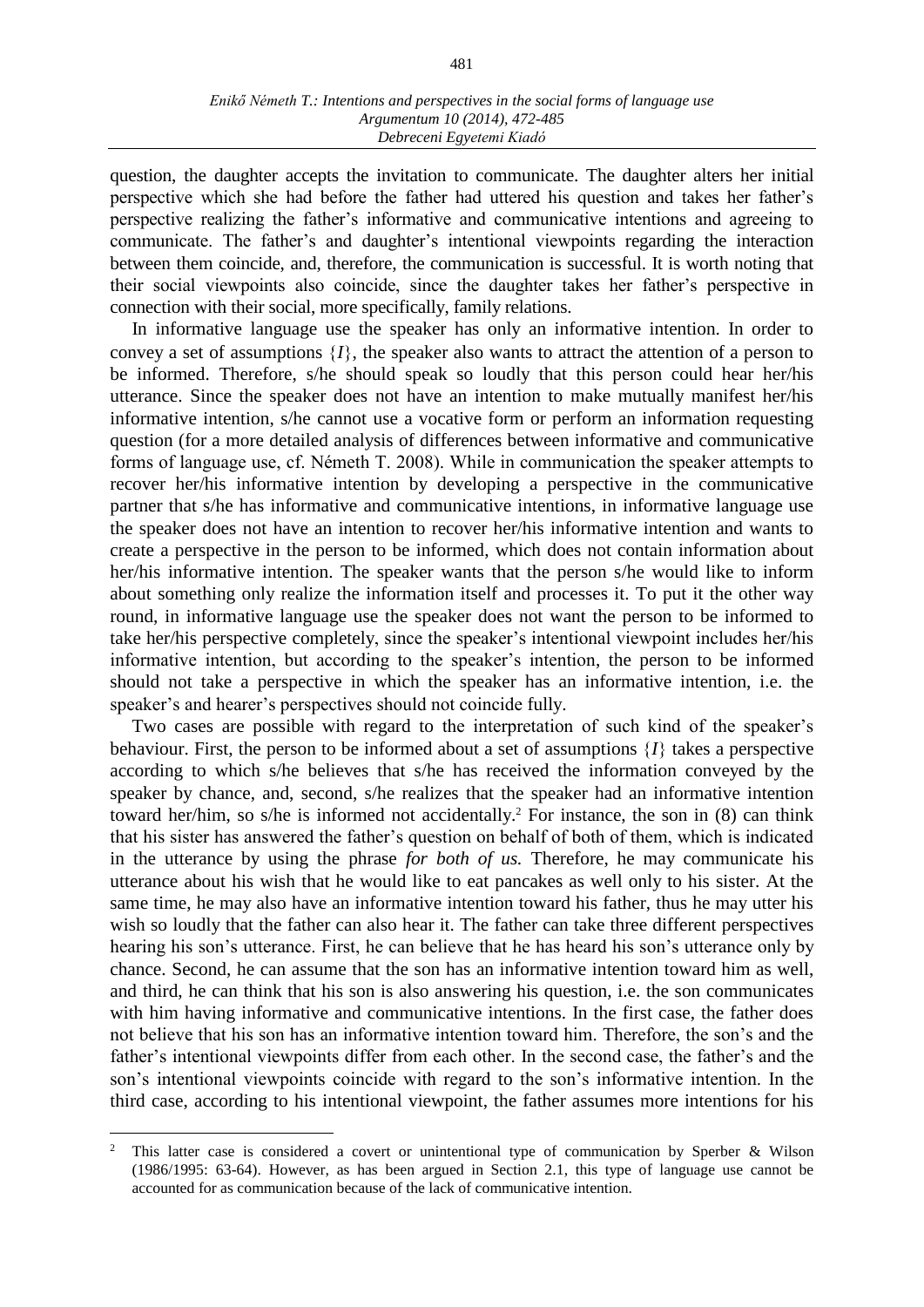son than he really has, consequently, the father's and son's perspectives do not coincide. The son's informative language use can be successful in all three cases if the father is able to process the information intended by the son. For successful verbal information transmission without communicative intention, it is sufficient if the person to be informed processes the information in the way intended by the speaker. If the person in question recognizes the speaker's informative intention or s/he assumes informative and communicative intentions for the speaker, this does not decrease the success of information transmission. On the contrary, the supposition of informative and communicative intentions may increase the success of information transmission (Németh T. 2008). One may ask if the assumption of informative and communicative intentions increases the success of information transmission why speakers apply informative language use without communicative intention. The answer to this question is that the processing of an intended piece of information without an intention to make this intention mutually manifest sometimes can be more effective than processing of a piece of information with an intention to be mutually manifest. It can happen that taking the perspective according to which the speaker does not have an informative intention, the person to be informed thinks that s/he is not intended to be influenced in any way, therefore the processed information can be considered more reliable for her/him. If the father interprets his son's utterance accidentally, he cannot attribute any hidden intention to his son, e.g., he cannot think that his son wants him to ask the mother to make pancakes as well.

Now, let us imagine that the son in (8) addresses his utterance with informative and communicative intentions toward his sister, with informative intention toward his father, and with informative and manipulative intentions toward his mother. The son performs three kinds of language use by one and the same utterance. As we have seen above, toward his sister the son performs a verbal communicative act and toward the father an informative act. Toward the mother the son performs a manipulative act through information transmission. The son's intentional viewpoint includes all these three intentions and various combinations of them. In order to achieve successful forms of language use, the family members should take perspectives intended by the son. For successful communication the sister is intended to take a perspective according to which her brother has informative and communicative intentions, that is they should share a perspective regarding these two intentions. For successful information transmission without communicative intention toward the father, the son wants his father to take a perspective which does not contain a piece of information about his informative intention. For successful manipulation through information transmission, the son attempts to create in his mother a perspective which is similar to the one he wants his father to take, i.e. the mother should believe that she accidentally hears her son's utterance, and, therefore, as a good mother, she will happily be willing to make pancakes as well. However, while recognition of the son's informative intention does not decrease the success of information transmission, the recognition of the son's manipulative intention can yield unsuccessful manipulation. Therefore, in manipulative information transmission the son's and his mother's perspectives should not coincide, the mother's intentional viewpoint should not share the son's manipulative intention.

Let us change the situation in (8) again and imagine that the son also has a manipulative intention toward his sister, in addition to his informative and communicative intentions, he would like to influence his sister to get their mother to make pancakes as well, that is the son performs manipulation through verbal communication. Similarly to the manipulative information transmission, manipulative communication can be successful if the communicator's manipulative intention is not recognized by the partner. Consequently, in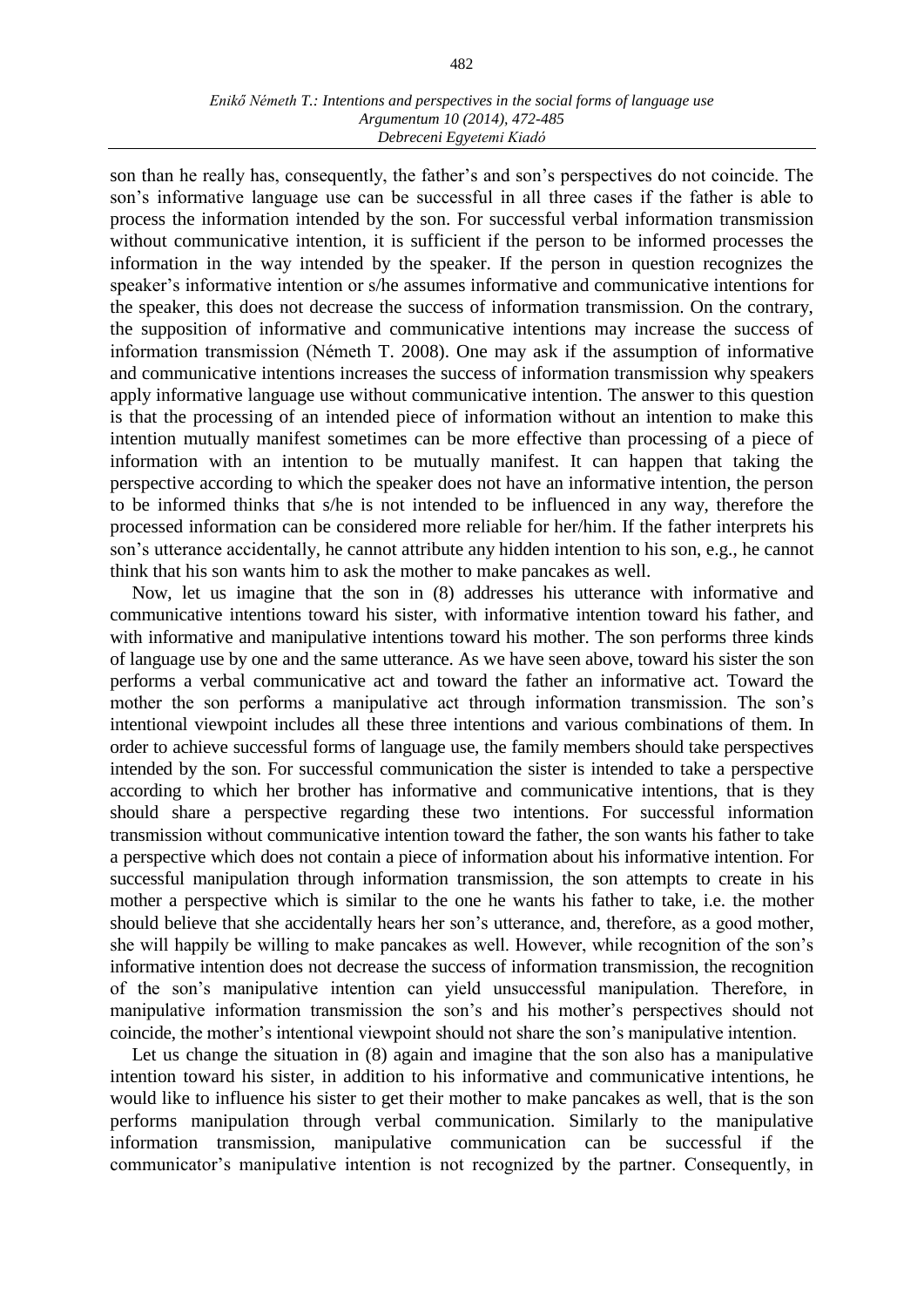successful manipulative communication the intentional viewpoints of the communicator and her/his partner should not share the communicator's manipulative intention.

To summarize: in successful communication the communicator and her/his partner should share a perspective regarding the communicator's informative and communicative intentions, in successful information transmission there is no need for the hearer's taking the speaker's perspective concerning the speaker's informative intention, in successful manipulative information transmission the speaker's and hearer's perspective must be different with regard to the intentional viewpoints, and finally, in manipulative communication the speaker and the hearer should share their intentional viewpoints to some extent, namely, the hearer should take the speaker's perspective including the speaker's informative and communicative intentions, but the speaker's manipulative intention should not be shared by the hearer.

#### **4 Summary**

In the present paper I have investigated the role of perspective and perspective taking in various forms of language use. After a theoretically based discussion of distinguishing between verbal communication, verbal information transmission without communicative intention, and verbal manipulation, I have examined conceptions of perspective. I have defined perspective in language use as a complex, initially egocentric mental position of a person grounded in her/his individual brain. This initial egocentric perspective of a language user includes pieces of information from her/his particular perceptions as well as previous mental states, background knowledge, emotions, attitudes, intentions, etc. In social forms of language use, language users can alter their egocentric perspectives and share their partners' perspectives. Therefore, in communicative, informative, and manipulative forms of language use both egocentric and social phenomena must be assumed. I have also argued that within the perspective it is useful to assume an intentional viewpoint as the speakers' intentions and hearers' recognition of the speakers' intentions are perspectival. I have systematically analysed by means of the modification of the examples, which can be considered a kind of thought experience, how speakers can realize their intentions through their perspectives and what perspectives speakers intend to create in their partners of verbal interactions in informative, communicative, and manipulative forms of language use as well as how partners in verbal interactions of these social forms of language use can infer the speakers' intentions evaluating and taking speakers' perspectives on the basis of indicators provided by speakers and according to their own perspectives. Relying on the results of cognitive linguistics and methods of philosophical pragmatics, the new kind of analyses presented in the paper has shown that by assumption of an intentional viewpoint within perspectives of language users, that is perspectivization of the intentions of the language users, results in a more adequate account of the social forms of language use. The success of informative, communicative and manipulative forms of language use seems to be partly predicted depending on the extent to which the speakers' and hearers' perspectives, which are linguistically and non-linguistically indicated by various clues, coincide or differ from each other.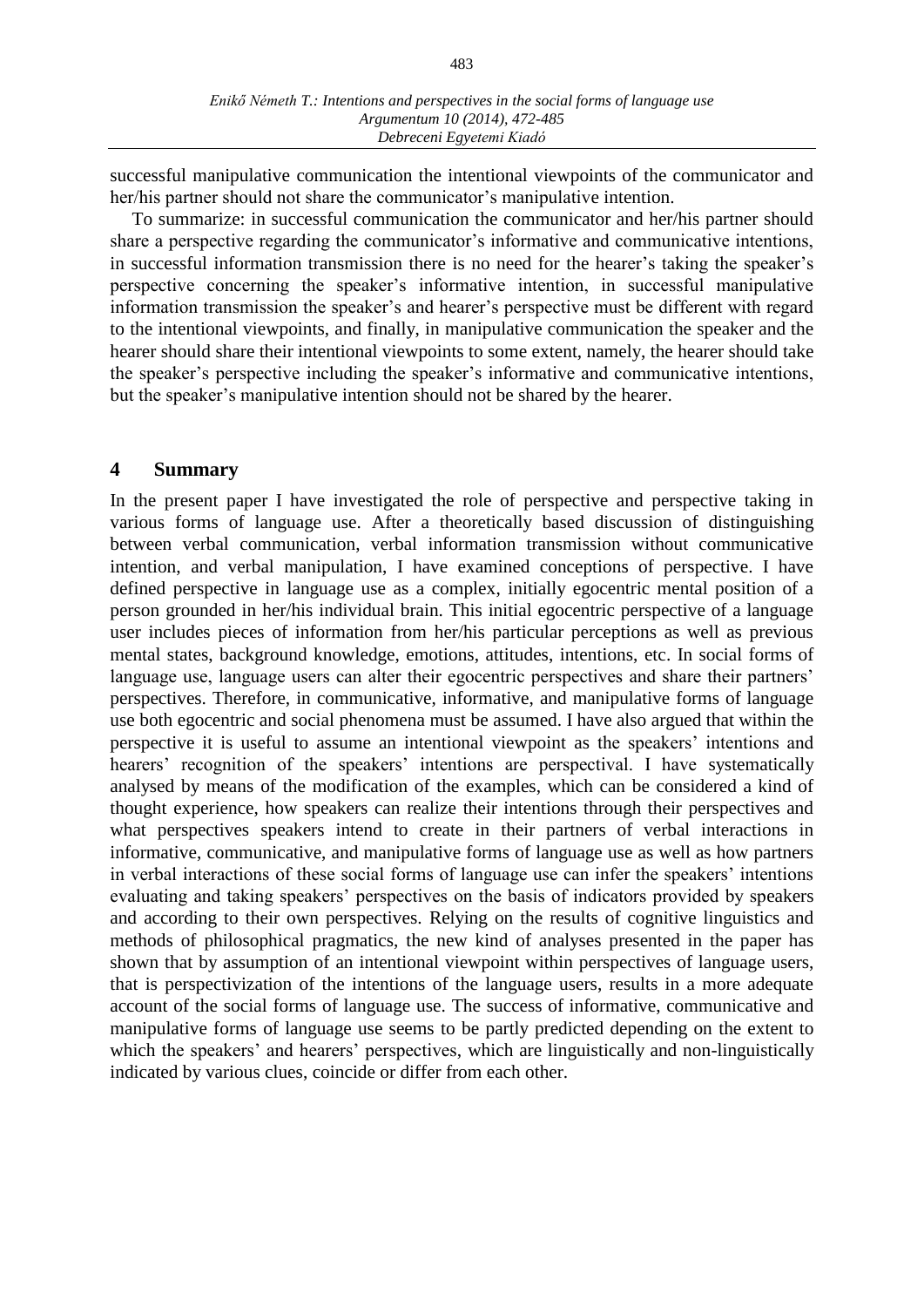### **References**

- Bezuidenhout, A. (2013): Perspective taking in conversation: A defense of speaker nonegocentricity. *Journal of Pragmatics* 48, 4-16.
- Bierwisch, M. (1980): Semantic structure and illocutionary force. In: Searle, J.R., Kiefer, F. & Bierwisch, M. (eds.): *Speech Act Theory and Pragmatics.* Dordrecht: D. Reidel, 1-37.
- Brown-Schmidt, S., Gunlogson, Ch., & Tanenhaus, M. (2008): Addresses distinguish shared from private information when interpreting questions during interactive conversation. *Cognition* 107, 1122-1134.
- Chomsky, N. (1977): *Essays on Form and Interpretation.* Cambridge (MA): The MIT Press.
- Csontos, N. & Tátrai, Sz. (2006): Perspectivization and modes of quoting in Hungarian. *Acta Linguistica Hungarica* 56, 441-468.
- Epley, N. (2008): Solving the (real) other minds problem. *Social and Personality Psychology* 2/3 1455-1474.
- Epley, N., Keysar, B., Van Boven, L., & Gilovich, T. (2004): Perspective taking as egocentric anchoring and adjustment. *Journal of Personality and Social Psychology* 87, 327-339.
- Epley, N., Morewedge, C.K. & Keysar, B. (2004): Perspective taking in children and adults: Equivalent egocentrism but differential correction. *Journal of Experimental Social Psychology* 40, 760-768.
- Grice, H.P. (1975): Logic and conversation. In: Cole, P. & Morgan, J. (eds.): *Syntax and Semantics* 3. *Speech Acts.* New York: Academic Press, 41-58.
- Haugh, M. (2010): Co-constructing what is said in interaction. In: Németh T., E. & Bibok, K. (eds.): *The Role of Data at the Semantics-Pragmatics Interface.* Berlin & New York: De Gruyter Mouton, 349-380.
- Heller, D., Grodner, D., & Tanenhaus, M. (2008): The role of perspective in identifying domains of reference. *Cognition* 108, 831-836.
- Ivaskó, L. & Németh T., E. (2002): Types and reasons of communicative failures: A relevance theoretic approach. *Modern Filológiai Közlemények* 4, 31-43.
- Kasher, A. (1986): Pragmatics and Chomsky's research program. In: Kasher, A. (ed.): *The Chomskyan Turn.* Cambridge (MA) & Oxford: Blackwell, 122-149.
- Kasher, A. (1991): On the pragmatic modules: a lecture. *Journal of Pragmatics* 16, 381-397.
- Keysar, B. (2007): Communication and miscommunication: The role of egocentric processes. *Intercultural Pragmatics* 4, 71-84.
- Levinson, S.C. (1983): *Pragmatics.* Cambridge: Cambridge University Press.
- Maass, A. (1999): Linguistic intergroup bias: Stereotype perpetuation through language. In: Zanna, M. (ed.): *Advances in Experimental Social Psychology.* Vol. 31. New York: Wiley, 75-104.
- MacWhinney, B. (2005): The emergence of grammar from perspective. In: Pecher, D. & Zwaan, R.A. (eds.): *The Grounding of Cognition: The Role of Perception and Action in Memory.* Cambridge: Cambridge University Press, 198-223.